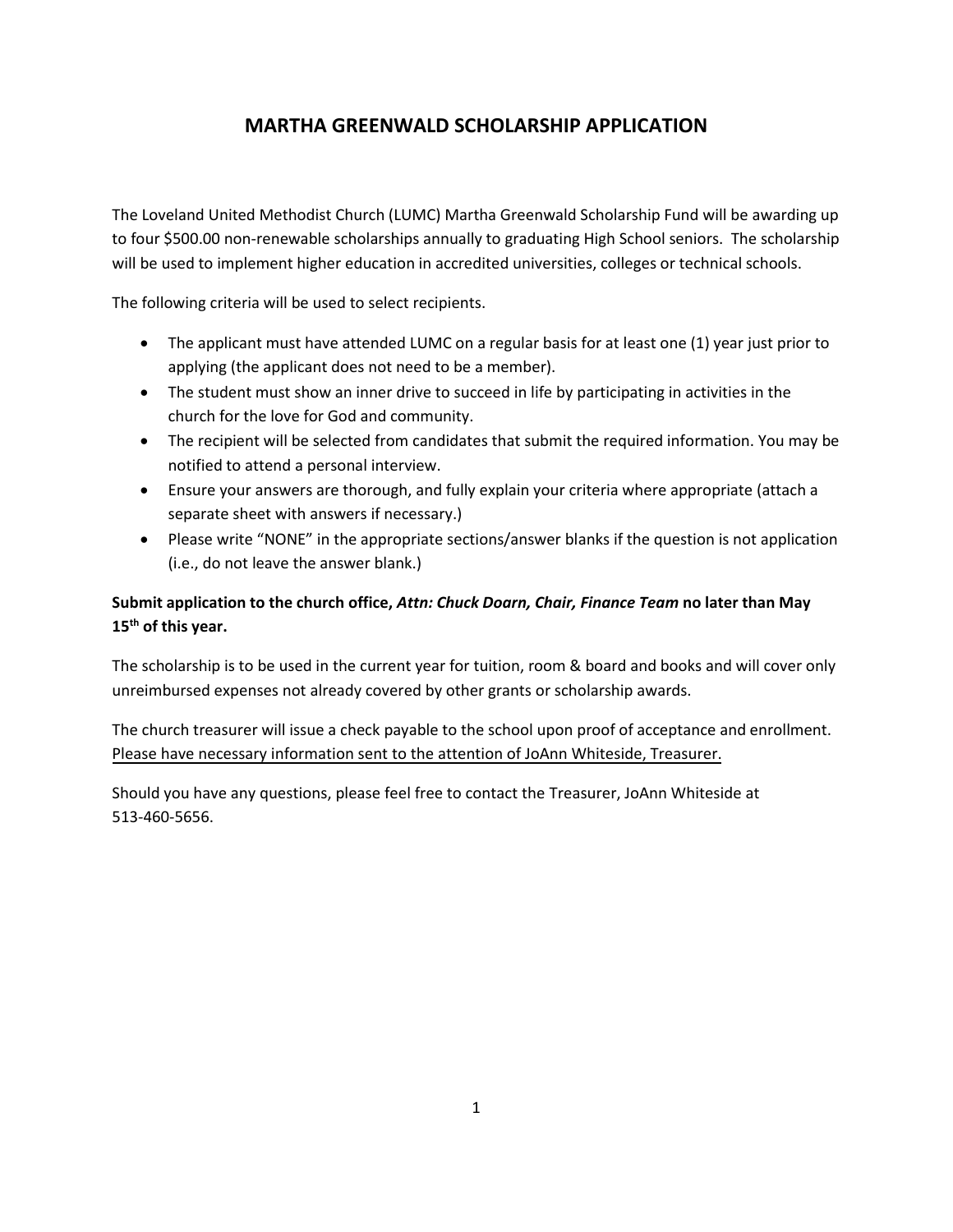| <b>NAME:</b>                                                       |                                                                                                                     |
|--------------------------------------------------------------------|---------------------------------------------------------------------------------------------------------------------|
| <b>ADDRESS:</b>                                                    |                                                                                                                     |
| CITY, STATE, ZIP                                                   |                                                                                                                     |
| <b>PHONE NO:</b>                                                   |                                                                                                                     |
|                                                                    |                                                                                                                     |
| <b>FATHER'S NAME:</b>                                              |                                                                                                                     |
|                                                                    | <u>. Se produce a construir a componente de la componenta de la componenta de la componenta de la componenta de</u> |
| <b>MOTHER'S NAME:</b>                                              |                                                                                                                     |
|                                                                    |                                                                                                                     |
| NUMBER OF YEARS YOU HAVE ATTENDED LOVELAND UNITED METHODIST CHURCH |                                                                                                                     |
|                                                                    |                                                                                                                     |
| <b>Scholarship</b>                                                 |                                                                                                                     |
|                                                                    |                                                                                                                     |
| CUMULATIVE GPA __________                                          |                                                                                                                     |
|                                                                    |                                                                                                                     |
|                                                                    |                                                                                                                     |

CLASS RANK (as of the end of your Junior Year) \_\_\_\_\_\_\_\_\_\_\_

ADADEMIC HONORS RECEIVED *(List in the space provided):*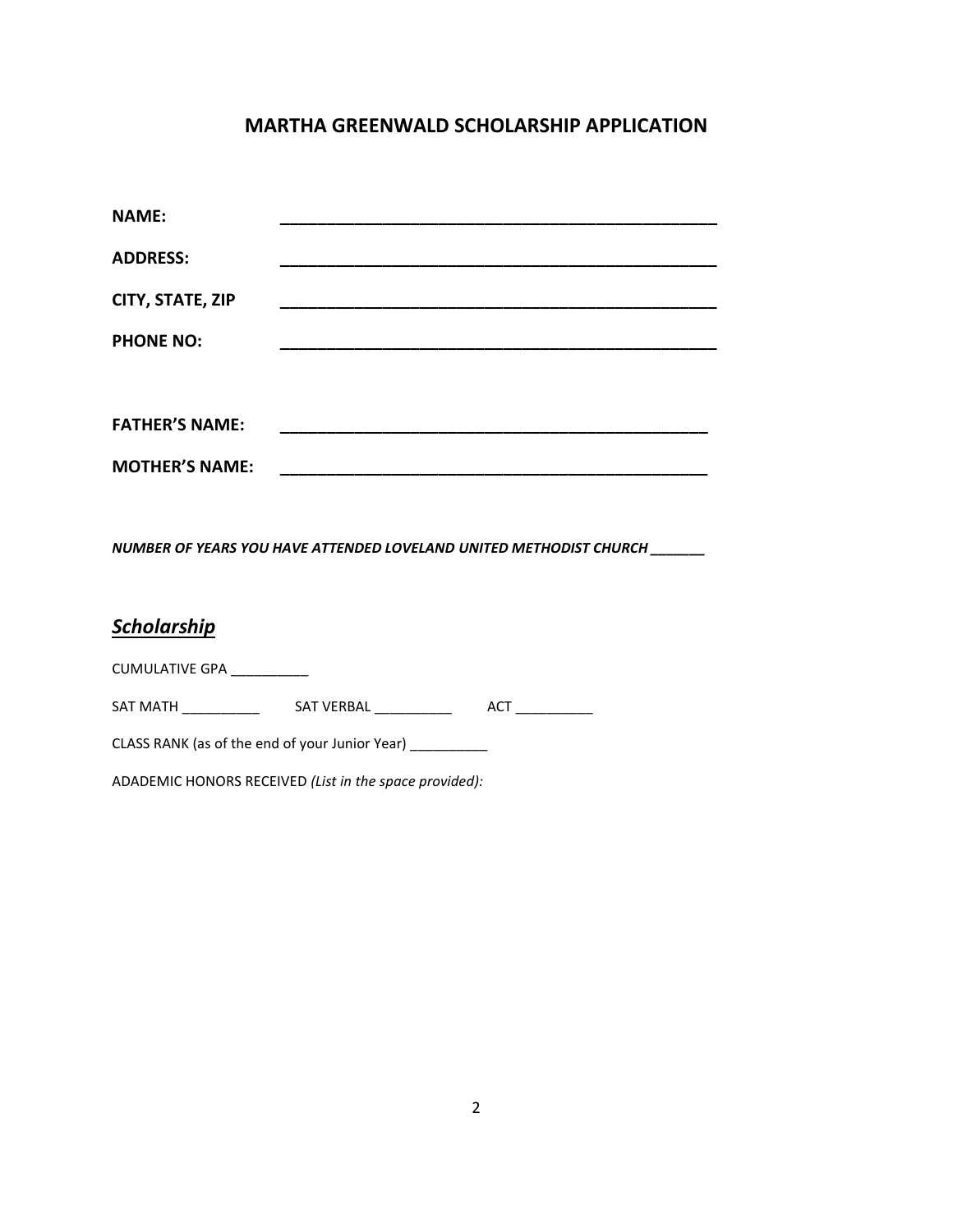# *School/Community Activities*

*SUBMIT INFORMATION REGARDING THE SPECIFIC YEARS OF PARTICIPATION AND DEGREE OF PARTICIPATION ON OR IN SCHOOL TEAMS, CLUBS, VOLUNTEERISM, SCOUTS, ETC. THROUGHOUT YOUR HIGH SCHOOL YEARS, INLUDING OFFICES HELD. INCLUDE THE LOCATION OF THOSE ACTIVITIES. STATE ANY PARTICULAR ACHIEVEMENTS OR CONTRIBUTIONS FOR WHICH YOU ARE ESPECIALLY PROUD.*

#### *Youth-Oriented Church Activities*

*SUBMIT INFORMATION REGARDING THE SPECIFIC YEARS OF PARTICIPATION AND DEGREE OF PARTICIPATION IN CHURCH YOUTH ACTIVITIES THROUGHOUT YOUR HIGH SCHOOL YEARS. EXPLAIN ANY PARTICULAR ACCOMPLISHMENTS AND CONTRIBUTIONS.*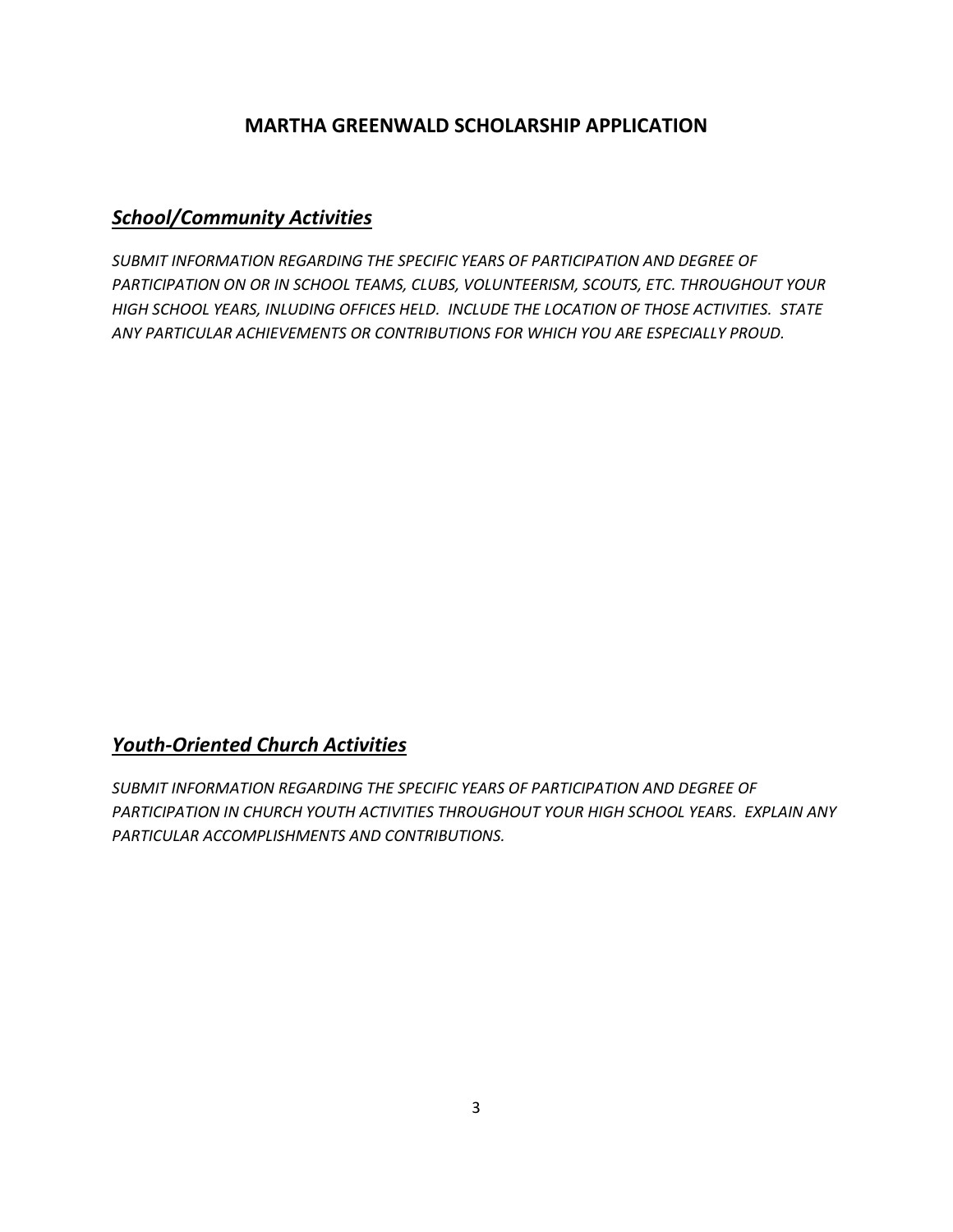#### *Church Involvement*

*SUBMIT INFORMATION REGARDING THE SPECIFIC YEARS OF PARTICIPATION AND DEGREE OF PARTICIPATION THROUGHOUT YOUR HIGH SCHOOL YEARS IN CHURCH ACTIVITIES AND DUTIES THAT INVOLVE INTERACTION WITH CHURCH MEMBERS OF ALL AGES. INCLUDE THE LOCATION YOU PARTICIPASTED IN THOSE ACTIVITIES/DUTIES. DISCUSS ANY PARTICULAR ACCOMPLISHMENTS AND CONTRIBUTIONS.*

## *Other*

*SUBMIT A SHORT PARAGRAPH STATING WHAT SCHOOL YOU PLAN TO ATTEND, AND WHY, AND LIST ANY OTHER FACTOR(S) OR CONTRIBUTION(S)/INTAGIBLES THAT THE COMMITTEE SHOULD BE MADE AWARE IN CONSIDERING YOUR APPLICATION. (for example, "Why are you applying for this scholarship?", "How have you demonstrated your faith (e.g. witnessing experiences)?", "How did you come to your faith?", "Where do you see yourself a year out of college?", etc.) Use this section to express your needs, your faith, and any other considerations not captured in the previous questions.*